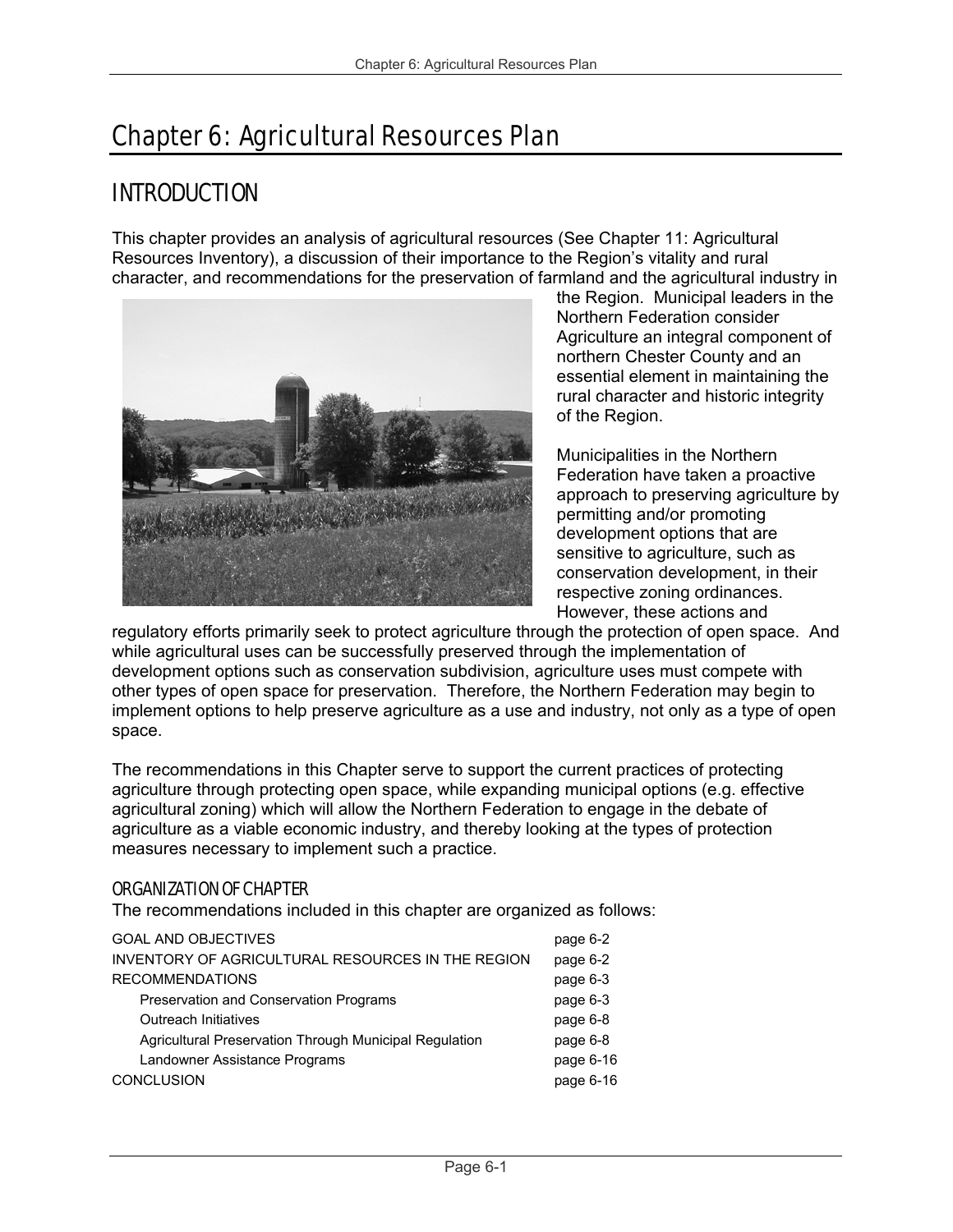## GOAL AND OBJECTIVES

The following goal for the protection of agricultural resources guides planning in the Region:

AGRICULTURAL RESOURCES GOAL: Support the preservation of agriculture as a viable business, an open space resource, and a component that defines the character of the Region.

The focus of this Agricultural Resources Plan is how to best achieve this goal and implement its related objectives. To help the reader understand how the recommendations in this Plan relate to the goal and objectives each recommendation is followed by one or more of the following objectives (the assigned number/letter) that corresponds to the recommendation.

## **OBJECTIVES**

- 6-A. Provide support and assistance for farmers to continue to use their land for agricultural production, animal husbandry, and related businesses while recognizing their full range of property rights.
- **6-B.** Encourage and support farmland protection through the use of private and public measures including, but not limited to Agricultural Security Areas, conservation easements, property tax relief programs, and public bond act programs.
- **6-C.** Encourage the conservation of prime agricultural soils for agricultural purposes.
- 6-D. Encourage and promote farmland protection through alternative development options such as: conservation development, effective agricultural zoning, and transferable development rights.
- **6-E.** Reduce or eliminate undue restrictions on agricultural operations in order to promote their continuation.
- 6-F. Encourage the location of compatible land uses adjacent to agricultural areas to reduce the potential for border conflicts.

## INVENTORY OF AGRICULTURAL RESOURCES IN THE REGION

Although the number of active farms has declined in the last few decades as a result of increased economic and/or development pressure, the farms that remain have a significant impact on the character of the Region. Farmland is somewhat scattered throughout the northernmost portion of the Region, with large contiguous areas of farmland located in the townships of East Nantmeal, East and West Vincent, South Coventry, Wallace, and Warwick as shown on Map 6-1 $^1$ .

Sixty-three percent of all soils in the Region have been classified as prime agricultural soils by the USDA Soil Conservation Service (see Chapter 11: Agricultural Resources Inventory for more information). The parcels that are identified on Map 6-1 consist primarily of class I, II, and

 $\frac{1}{2}$  $1$  Map 6-1 was reviewed and edited by the Northern Federation (June 2005).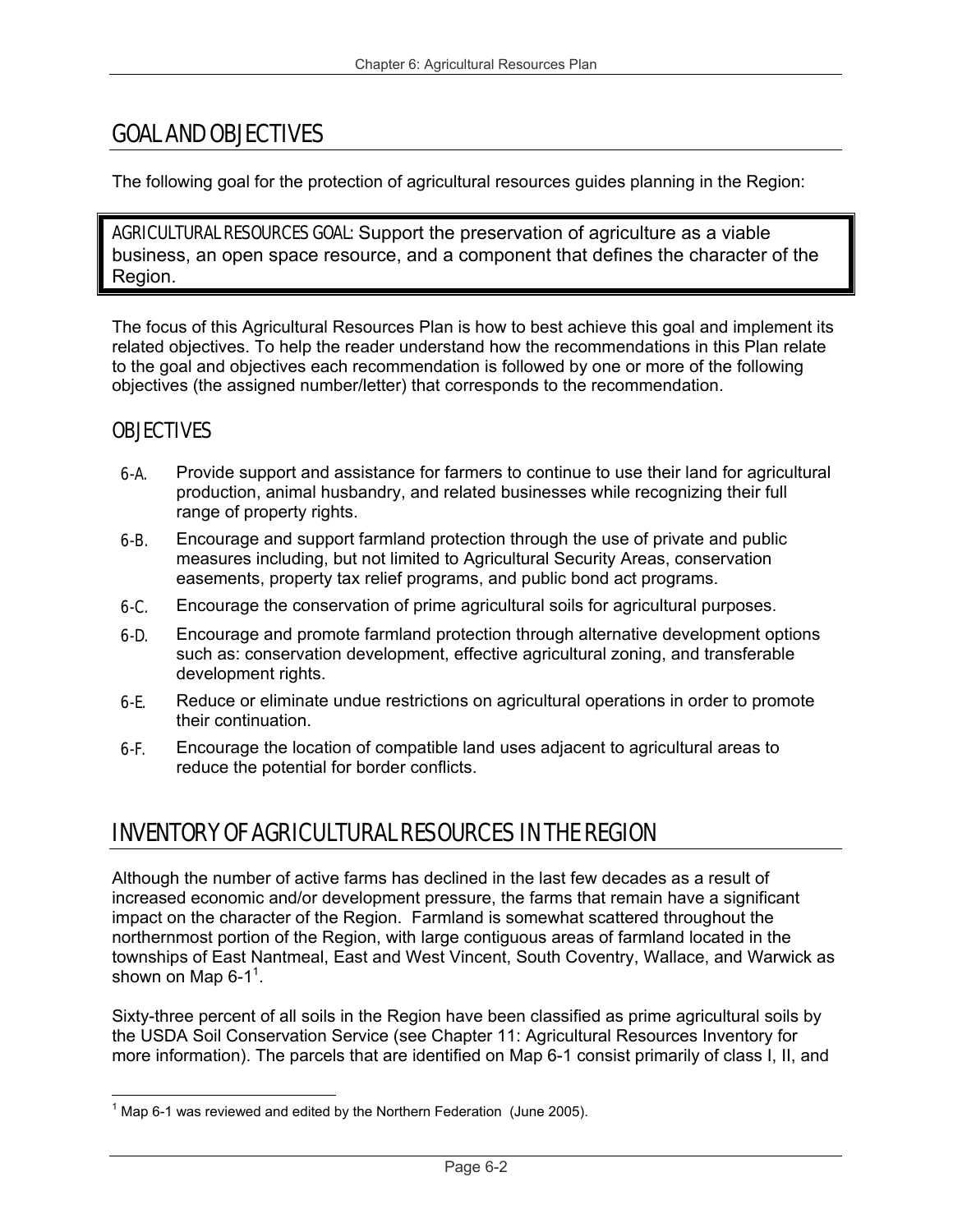III Soils. A review of Map 11-1 also identifies a number of these parcels as being protected under easement in perpetuity as agricultural or open space uses.

The parcels currently in farmland, as identified on Map 6-1, represent approximately 22,500 acres or 29% of the total acres of the Region. Farmland still represents a significant land use in the Region and more importantly an important component of the Region's character and a link to its agrarian history. The recommendations that follow focus on the preservation of this valuable resource.

## AGRICULTURAL RESOURCE PROTECTION RECOMMENDATIONS

Agricultural Resources in the Region are being threatened by the impacts of development and conflicts with adjacent land uses and must be protected from these impacts and conflicts or the Region will risk losing the remainder of its agrarian character and an economic resource. The municipalities in the Northern Federation will need to take action in order to preserve agricultural uses and, in turn, a remainder of the historic way of life and the rural character of the Region. Recommendations for the protection of agricultural uses come in the form of the implementation of preservation programs, public and private sector cooperation, favorable municipal regulatory action, and the education of current and new residents.

## PRESERVATION AND CONSERVATION PROGRAMS

There are many preservation programs designed to protect agricultural resources. Many of the programs are designed to be taken advantage of by landowners, however municipalities in the Northern Federation should continue to support landowner efforts. (See Chapter 11: Agricultural Resources Inventory for more detail.)

## AGRICULTURAL SECURITY AREAS (ASA)

Agricultural security areas (ASA) are intended to protect the production of agricultural foods, natural resources, open spaces, and help retain the scenic quality of the Commonwealth. In addition, ASA's provide several benefits to landowners such as additional protection against public nuisance claims, and local eminent domain condemnation. Many preservation programs require that land be in an ASA as a threshold to eligibility.

| <b>Program Designed For:</b> | Farmers/Landowners                     |
|------------------------------|----------------------------------------|
| <b>Program is:</b>           | Voluntary and On-going                 |
| <b>Program Requires:</b>     | Municipal Involvement to establish ASA |

#### $\boxtimes$  Recommendation for the promotion of agricultural security areas

The actions that follow are in sequential order:

**ACTION 6-1** Continue to promote and support agricultural security areas at the municipal level as a first step toward preservation efforts, therefore, it is critical that each municipality continue to adopt proposed ASA's. Municipal support of ASA's, and the protection they provide will help farmers in the Region. In addition, many programs require land be in an ASA before being eligible for preservation.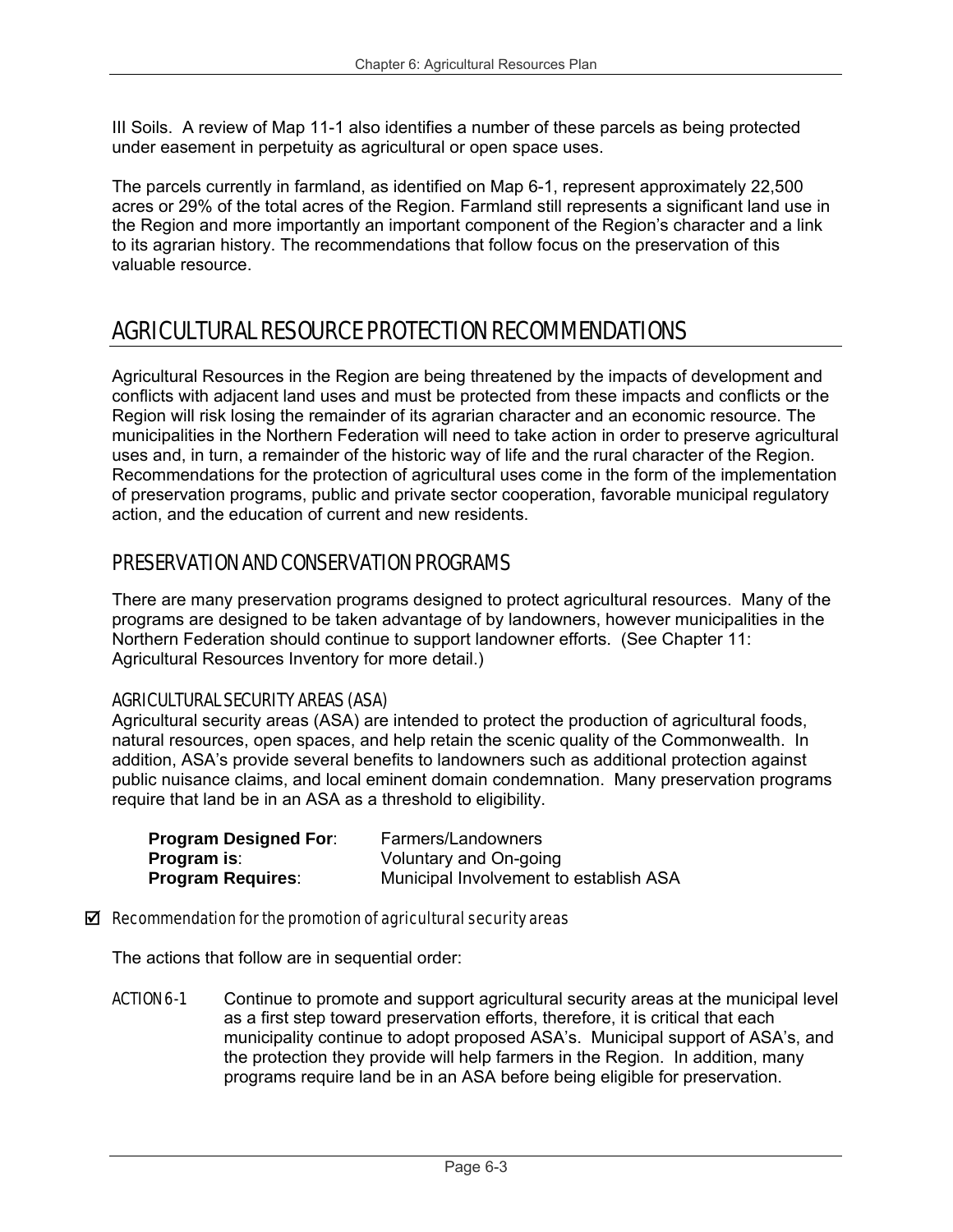- ACTION 6-2 Inform and update the county on the location of adopted ASA's so that landowners will be eligible to participate in county programs.
- ACTION 6-3 Provide educational information to new residents (via the websites, newsletters, or workshops) to help explain how ASA's work and the nuisance laws that protect farm operations. In addition, share conservation successes and benefits with residents. This will indicate the importance of agriculture in the Region and may help educate new residents of the impacts of living near agricultural areas.

#### See ACTIONS 1-2 and 1-3

#### Objective(s) addressed by Actions 6-1, 6-2, and 6-3:  $6-A$ ,  $6-B$ ,  $6-C$ ,  $6-E$ ,  $6-G$ , and  $6-H$ .

## COMMONWEALTH OF PENNSYLVANIA AND CHESTER COUNTY AGRICULTURAL CONSERVATION EASEMENT PURCHASE PROGRAM

Administered by the Chester County Agricultural Land Preservation Board (ALPB), the Agricultural Conservation Easement Purchase Program enables landowners to sell the development rights of their property to the county, through partnerships with the Commonwealth and municipalities.

| <b>Program Designed For:</b><br>Program is:<br>2005 Requirements: | Farmers/Landowners<br>Voluntary and Selection is on an annual basis<br>► Land must be in an ASA consisting of 500 or more<br>acres.<br>► Be contiguous acreage of at least 50 acres in size<br>unless the tract is at least 10 acres in size and is either<br>utilized for a crop unique to the area or is contiguous to a<br>property that has a perpetual conservation easement in<br>place. (Another alternative for "county only easements" is<br>at least 25 acres if tract is owned and operated as an<br>integral piece of an agricultural operation unit that has a<br>tract of at least 25 acres already permanently preserved. |
|-------------------------------------------------------------------|------------------------------------------------------------------------------------------------------------------------------------------------------------------------------------------------------------------------------------------------------------------------------------------------------------------------------------------------------------------------------------------------------------------------------------------------------------------------------------------------------------------------------------------------------------------------------------------------------------------------------------------|
|                                                                   | The tracts need not be adjacent.)<br>► Have at least 50% of the soils which are available for<br>agricultural production and are of capability classes I-IV.<br>► Contain the greater of 50% or 10 acres of harvested<br>cropland, pasture, or grazing land.                                                                                                                                                                                                                                                                                                                                                                             |

#### $\boxtimes$  Recommendation for the Agricultural Conservation Easement Purchase Program:

The actions that follow are in sequential order:

**ACTION 6-4** Support the Commonwealth of Pennsylvania and County of Chester Agricultural Conservation Easement Purchase Program. This involves several steps (see additional actions below). The municipalities must first support ASA's as only agricultural lands located in locally adopted ASA's will be eligible for agricultural conservation easement acquisition.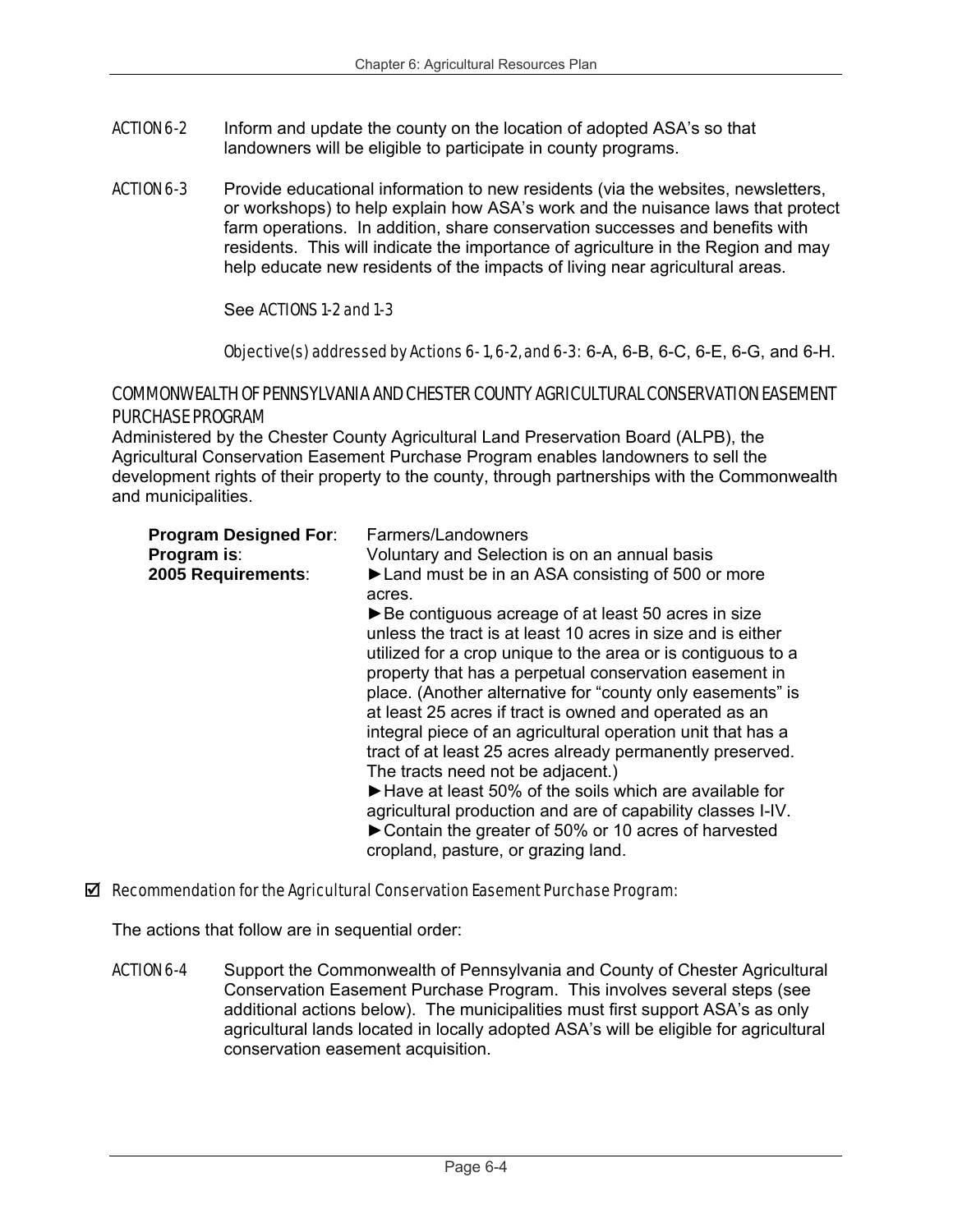- Consider participating in the Agricultural Conservation Easement Purchase Program by offering funds and partnering with the county or Commonwealth to purchase agricultural easements help preserve farmland. Any municipality and other defined "local government unit" that has created an agricultural security area may participate (co-mingle) with an eligible county and the Commonwealth in purchasing agricultural conservation easements. Under this option for the 2005 round, however, the funding cap per acre may not be exceeded (maximum \$12,000.00 per acre), and the municipality becomes a co-holder of the easement. For specific program requirements each year, see the Commonwealth of Pennsylvania and County of Chester Agricultural Conservation Easement Purchase Program Guidelines.
- Offer a financial incentive to landowners with properties that the municipality has determined are vital for continued preservation efforts without becoming a co-holder of an easement. As an alternative to co-mingling funds and responsibility with the county or Commonwealth, a municipality may offer additional dollars (anything above the cap per acre) for a particular property (which should be based on locally established criteria to warrant such additional funds and include and impartial MAI appraisal). However, the municipality will not be considered a partner of the County or Commonwealth in the Agricultural Conservation Easement Purchase Program and is solely responsible for enforcing any unique restrictions they purchase.

#### Objective(s) addressed by Actions 6-4: 6-A, 6-B, and 6-C.

## CHESTER COUNTY CHALLENGE GRANT PROGRAM

The Chester County Challenge Grant Program is an agricultural conservation easement purchase program established by the Chester County Board of Commissioners that requires a local "match" of funds. The criteria are less intensive (soil and acreage requirements) than the Commonwealth Agricultural Conservation Easement Purchase Program criteria and may be well suited for properties in the Region. The primary source of local matching funds has been municipalities although private or non-profit entities may also provide the match. The municipality will not determine which land the county preserves, but should recognize that the county's criteria, based on the state criteria, has been established to preserve the highest quality lands based on an overall assessment. Each calendar year, the county invites municipalities to submit a pledge of matching funds.

| <b>Program Designed For:</b><br>Program is:<br>2005 Requirements: | Farmers/Landowners<br>Voluntary and Selection is on an annual basis<br>Local matching funds and the following:<br>$\blacktriangleright$ Land must be located in a municipality or<br>municipalities whose Board of Supervisors has<br>committed, in writing, to participate by providing<br>matching funds for successful applications for<br>development right acquisition, or have 50 percent<br>matching funds dedicated by an appropriate source.<br>The above is waived if applicant indicates 50 percent<br>bargain sale on the application.<br>$\blacktriangleright$ Land must be enrolled in an adopted municipal<br>Agricultural Security Area to be eligible;<br>The property must be situated in areas designated as<br>a Rural or Natural Landscape in the Chester County |
|-------------------------------------------------------------------|---------------------------------------------------------------------------------------------------------------------------------------------------------------------------------------------------------------------------------------------------------------------------------------------------------------------------------------------------------------------------------------------------------------------------------------------------------------------------------------------------------------------------------------------------------------------------------------------------------------------------------------------------------------------------------------------------------------------------------------------------------------------------------------|
|                                                                   | Comprehensive Policy Plan, Landscapes. In cases<br>where the property straddles the boundary between a                                                                                                                                                                                                                                                                                                                                                                                                                                                                                                                                                                                                                                                                                |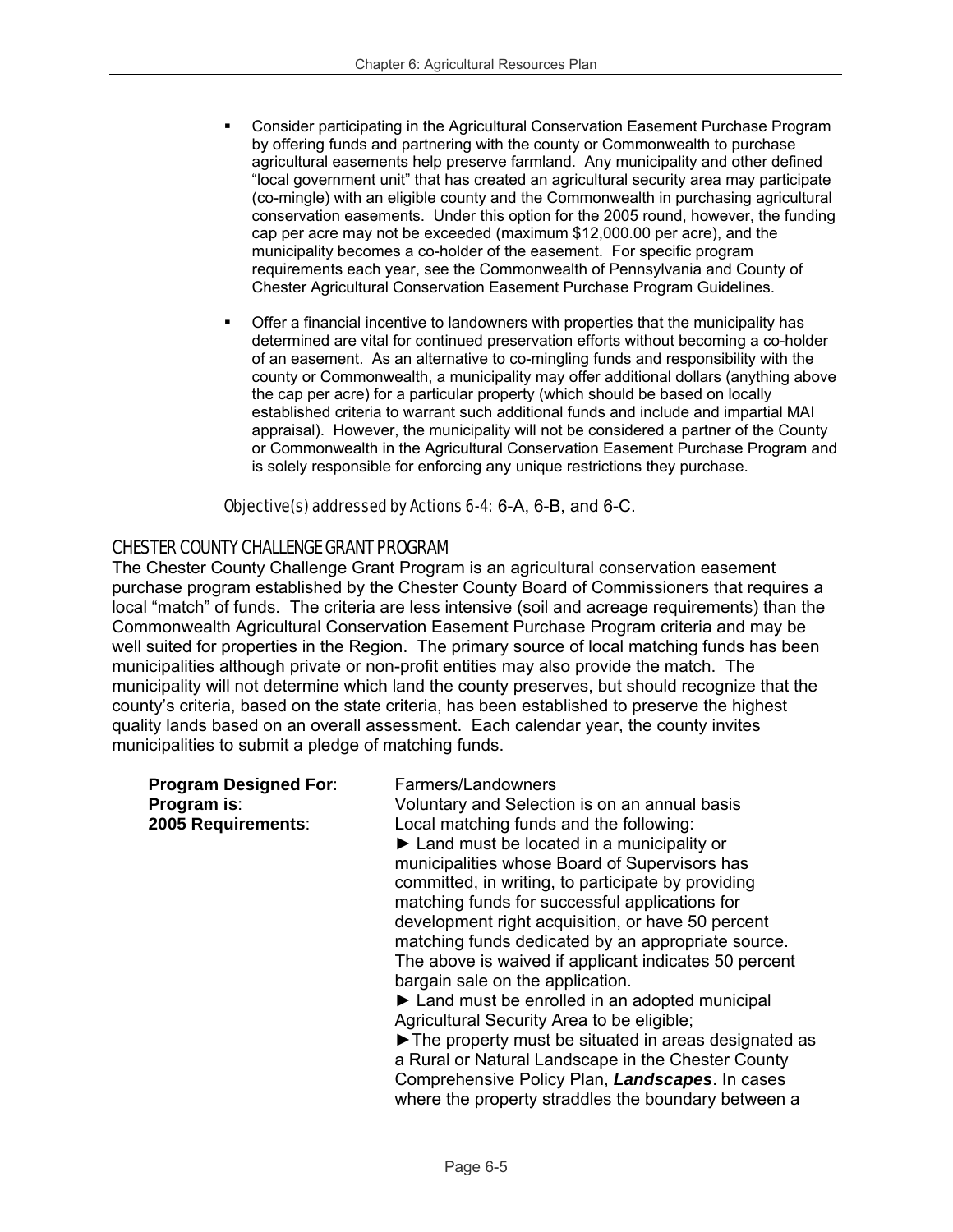Rural and/or a Natural Landscape and a Suburban or Urban Landscape, at least 50 percent of the parcel(s) submitted must be in the Rural and/or Natural Landscape;

 $\blacktriangleright$  The parcel must be at least 25 acres if is not contiguous to an existing permanently protected parcel; or it must be a minimum of 10 acres if it is contiguous to another permanently protected parcel;

► Contain at least 50 percent cropland, pasture or grazing land. This includes equestrian uses.

#### $\boxtimes$  Recommendation for the Chester County Challenge Grant Program for Farmland Preservation:

The actions that follow are in sequential order:

- ACTION 6-5 Support the Chester County Challenge Grant Program. This involves several steps (see additional actions below). The municipalities must first support ASA's as only agricultural lands located in locally adopted ASA's will be eligible for agricultural conservation easement acquisition.
	- Establish ways to raise funds for open space and agricultural land acquisition with mechanisms, such as but not limited to, an earned income tax, or bond initiatives.
	- Pledge funds to meet the county match requirement, regardless of how the municipality chooses to raise such funds for land purchases.
- **ACTION 6-6** Create private sector partnerships with existing land trusts or support the establishment of a local land trust or alternative mechanism to preserve properties independent of The Challenge Grant Program. It is a competitive process and the program may not be a solution for every property that the municipality has determined is a high priority for preservation.

Objective(s) addressed by Actions 6-5 and 6-6: 6-A, 6-B, and 6-C.

#### PRESERVATION PARTNERSHIP PROGRAM (PPP)

The Chester County Commissioners established the Preservation Partnership Program (PPP) in 1993. Through the PPP, the County provides funding to nonprofit conservation organizations and land trusts for land preservation projects. To be eligible for funding, organizations must be classified by the United States Internal Revenue Service as private nonprofit organizations, have been incorporated for at least five years, and have land preservation as a primary part of their mission. Over a dozen private nonprofit conservation organizations are currently working in the county to preserve the most important parts its remaining natural heritage.

Applications for funding are accepted and reviewed once a year. Funds are offered to top ranked projects that provide the highest degree of public benefit within annual funding limitations. \$2 million in county funding was available through the PPP in both 2004 and 2005. The program has no minimum acreage requirements.

| <b>Program Designed For:</b> | Nonprofit conservation organizations/Land Trusts |
|------------------------------|--------------------------------------------------|
| <b>Program is:</b>           | Voluntary and Selection is on an annual basis    |
| <b>Program Requirements:</b> | None for Municipalities                          |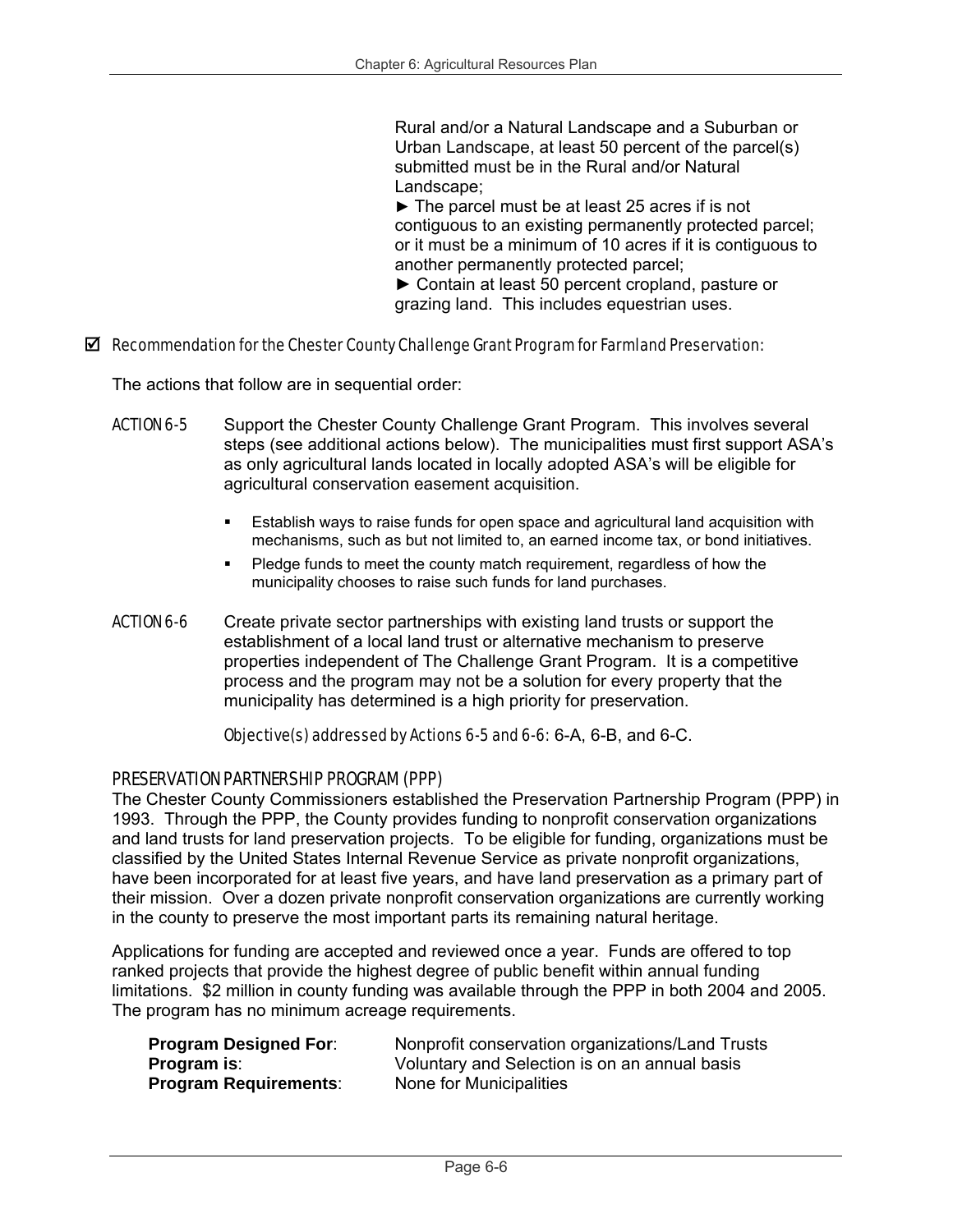## $\boxtimes$  Recommendation for the Preservation Partnership Program:

**ACTION 6-7** Support nonprofit conservation organizations and land trusts in their efforts to preserve agriculture and other resources. Support can be provided through local funding, landowner contact, and assessing potential for development and conservation on specific sites. In addition, there may be potential to partner with conservation organizations or land trusts to secure funds from foundations as well as the Commonwealth.

## Objective(s) addressed by Action 6- 7: 6-A.

## GENERAL RECOMMENDATIONS

Several of the following actions have been stated above in the context of a specific program. They are reiterated here because they have merit in general for supporting agriculture beyond the context of a particular preservation program.

- **ACTION 6-8** Consider financing options such as earned income taxes or bond initiatives to preserve agricultural lands.
- **ACTION 6-9** Consider establishing open space committees to help prioritize the land best suited for preservation and to undertake administrative duties, such as finding funding for preservation.
- ACTION 6-10 Support establishing local land trusts to facilitate with agricultural and open space preservation.
- ACTION 6-11 Organize municipal resources to help preserve agriculture and open space lands. This includes prioritizing parcels to preserve, establishing funding sources to show intent to preserve, and working/talking/negotiating with other parties, such as land trusts, nonprofit groups, and/or agencies, to determine potential partnerships for preservation efforts.
- ACTION 6-12 Include educational articles in municipal newsletters, or on the municipal websites to educate residents on important preservation topics. In addition, the Northern Federation or individual municipalities may host workshops or seminars, on important preservation topics and/or programs.

Objective(s) addressed by Actions 6- 8 thru 6-12: 6-G, 6-H and 6-I.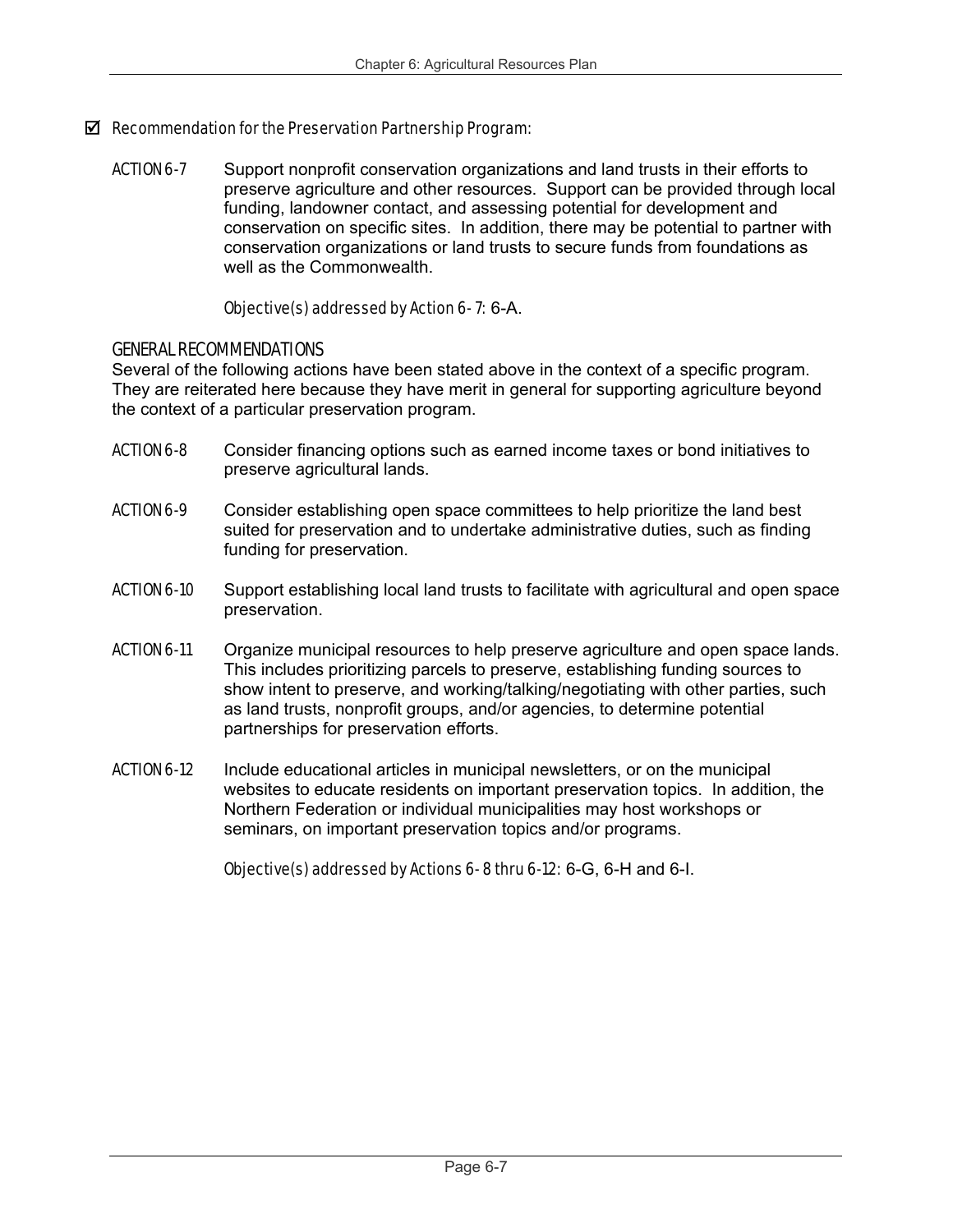## OUTREACH INITIATIVES

## "BUY FRESH/BUY LOCAL"

In the late 1990's the Pennsylvania Association for Sustainable Agriculture and its partners, the Philadelphia Fair Food Project and Farm to City, unveiled a marketing campaign called 'Buy Fresh/Buy Local' that serves to connect farmers and consumers through a variety of methods, including a network of farmers' markets, community supported agriculture (CSAs), restaurants, caterers and other market venues. A goal of the campaign is to create a brand label for consumers to look for when shopping.

## CHESTER COUNTY FARM BROCHURE

To further the idea of buying fresh, local produce, the Chester County Board of Commissioners



and the Agricultural Development Council & Agricultural Land Preservation Board developed the *Farm Stands, Markets, Orchards & Community Supported Agriculture* produce guide and map for Chester County to try and help residents know where they can buy fresh locally grown produce. The Brochure is updated throughout the year on the county's website:

www.chesco.org/agriculture/farmmarkets. See Chapter 11, Agricultural Resources Inventory for a discussion on and list of local community supported agriculture opportunities, farm markets, and farm stands.

The following recommendations are linked to the initiatives that farmers undertake to promote agriculture and how they reach out to local residents so the community becomes a stakeholder in the production of agriculture.

## $\boxtimes$  Recommendation for the promotion of Local Agricultural Uses

- **ACTION 6-13** Promote CSA membership and farm stand and market consumer activity by showcasing such facilities in municipal newsletters and distributing copies of the county's *Farm Stands, Markets, Orchards & Community Supported Agriculture*  produce guide and map at municipal offices and community events (See Chapter 5: Recreation Plan for a list of community events).
- **ACTION 6-14** Invite local farmers to participate in community events in order to promote agriculture and identify farmers as integral members of the community.

Objective(s) addressed by Actions 6-13and 6-14: 6-H and 6-I.

## AGRICULTURAL PRESERVATION THROUGH MUNICIPAL REGULATION

Although preservation programs discussed above play an integral role in the preservation of agricultural uses, in terms of municipal implementation, the most influential tool a municipality has in the goal of preserving these uses is regulatory. Figure 6-1 outlines municipal regulations that relate to the preservation of farmland and the agricultural industry in the Region. Regulatory measures refer to amendment of the local zoning ordinance and/or the subdivision and land development ordinance for the regulation/preservation of these resources. Permitting and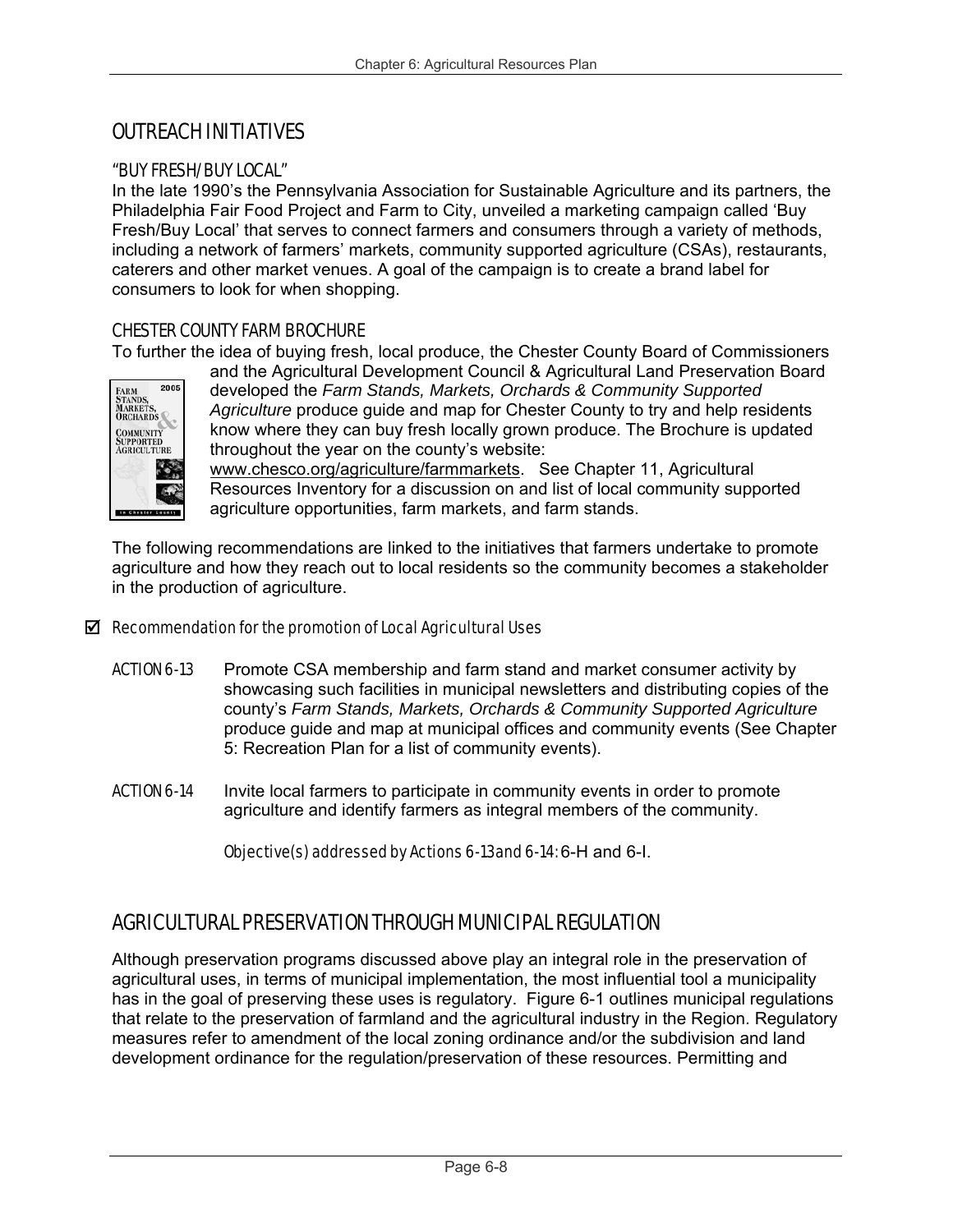promoting agricultural uses through zoning regulation is important. In some cases, reducing the regulatory burden on a farmer can promote the continuation of the agricultural use. $2$ 

## CONSISTENT DEFINITION OF AGRICULTURE

For the purposes of consistency in the promotion of agricultural uses throughout the Region, it is imperative that there be a clear definition of what is and, more importantly, what is not considered agriculture. Historically, when referring to agriculture the definition included cropland and the keeping of livestock. Today, the definition of agriculture has broadened and now includes specialty farming for crops such as wine grapes and Christmas trees. For example, several municipalities in the Northern Federation include uses such as Christmas tree farms and equestrian operations in their definitions of agriculture (zoning ordinance). Others include piggeries and poultry houses, often considered intensive agricultural uses, as uses in their definition of agriculture. In order to develop and adopt regulations that will provide consistent treatment of agricultural and related uses on a regional basis, a consistent definition of agriculture should be developed and considered by the Northern Federation.

The need for a consistent definition of agriculture is magnified by the agricultural uses commonly referred to as "intensive." These often include uses such as mushroom operations, pig farms, and poultry houses. These uses are considered intensive because of their related odors, noises, and/or manure and/or waste production. The state regulates these operations based on the volume of manure production and associated need for conservation or manure management plans. In general, these uses or facilities should be regulated in the same way and to the degree as interpreted based on the state's treatment of intensive agricultural uses.

Note: More information on intensive agricultural uses and the municipal role in the regulation of these facilities can be ascertained through the Chester County Conservation District.

## $\boxtimes$  Recommendation for a consistent definition of Agriculture in the Region

**ACTION 6-15** Develop a consistent region-wide definition of agriculture that meets the needs of municipalities in the Northern Federation and sets forth a policy for the preservation of agricultural uses and consider amending municipal zoning and subdivision and land development ordinances to include a definition of agriculture that is consistent with the region-wide definition.

#### Objective(s) addressed by Actions 6-15: 6-E and 6-F.

#### PURPOSE STATEMENTS THAT PROMOTE AGRICULTURE

In relation to the development of a zoning district, the purpose statement(s) provides an overview of the district and a link to the policies set forth in the municipal and/or regional comprehensive plan. The purpose statement, therefore, sets the tone for the district and defines the community's attitude towards the preservation of agriculture as a use in the associated district. The Northern Federation has developed a goal for the preservation of agriculture, see Page 6-2, and this goal should be reflected in purpose statements for districts where agriculture is a specified use. The revision of the purpose statement(s) will need to be

 2 The regulatory topics that follow and the data included in Figure 6-1 are based on the review of municipal ordinances (as of June 2005) and those zoning districts that are designated for agricultural preservation by title and/or content.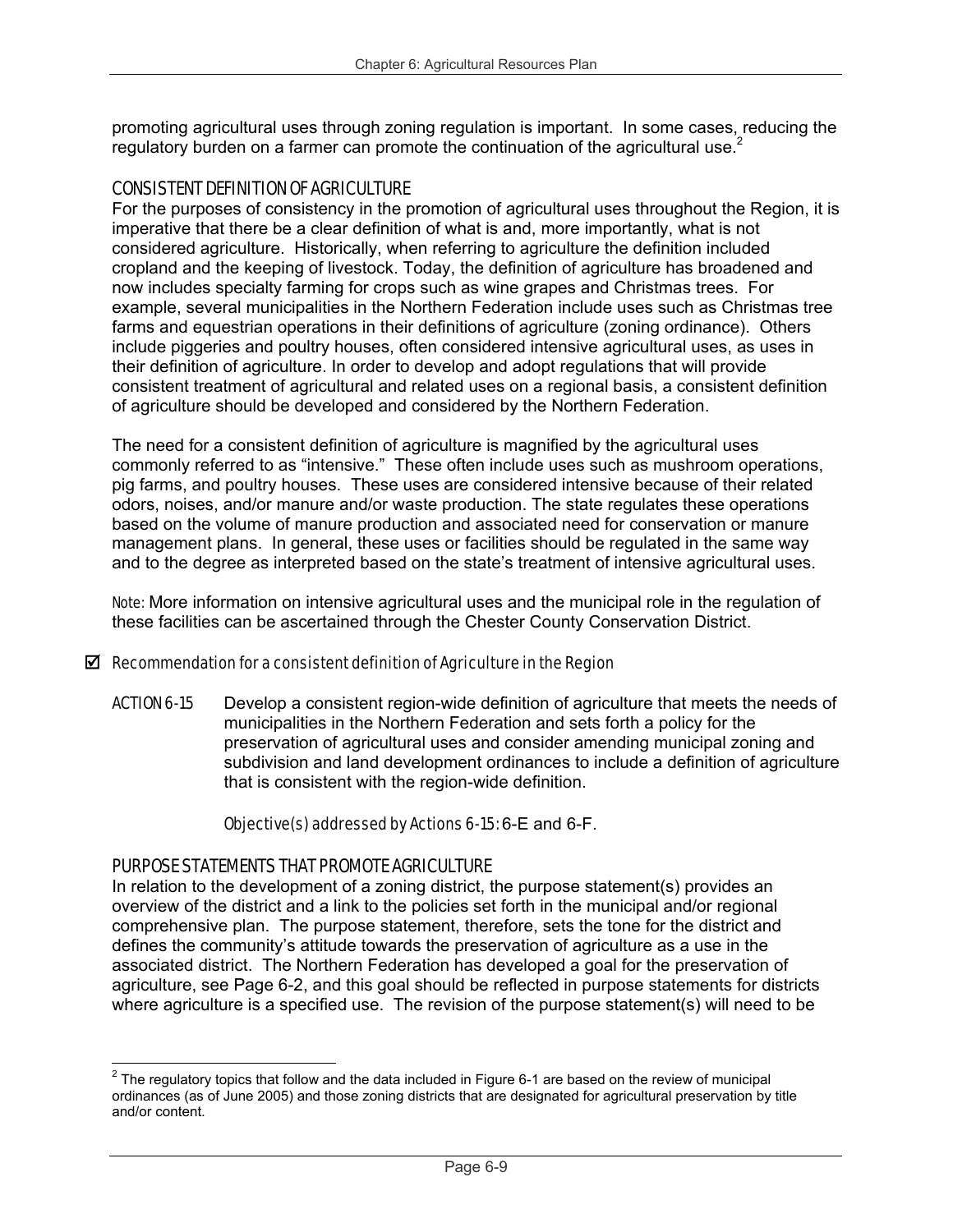completed in coordination with other recommendations of this chapter in order to ensure that the district regulations do, in fact, promote the continuation of agriculture.

A statement of purpose provides a link between regulation and policy and, as such, provides support for regulatory decisions and actions implemented by a municipality.

#### $\boxtimes$  Recommendation for the revision of district statements of purpose

ACTION 6-16 Revise municipal zoning ordinances to include purpose statements (in associated districts) that reflect the regional goal for the preservation of agricultural uses.

#### Objective(s) addressed by Action 6-16: 6-A and 6-E.

## REGULATORY RELIEF

Regulatory relief refers to the reduction or elimination of zoning regulations that may negatively impact the farmer and result in the discontinuation of existing agricultural uses. Although municipal leaders must strike a balance between accommodating the local farmer and the surrounding residential population, the former should be emphasized in a district where the purpose is defined as focusing on the preservation of agriculture as a viable industry and source of rural character. Many of the restrictions applied to agricultural uses and activities derive from suburban approaches to land development and management. Most of these suburban restrictions create a regulatory framework which is inconsistent with traditional agricultural practices. To better address the needs of the agricultural community, the following regulations should be addressed at the municipal level:

## Agricultural Uses Permitted By Right

The simplest form of regulatory relief is permitting agricultural uses by right as opposed to special exception or conditional use in the districts where agriculture is a specified use. This provides an incentive to the farmer to consider expanding agricultural facilities, as they do not have to go through a costly and/or time-consuming special exception or conditional use process. Further, permitting these uses by right will reduce the potential burden on a wouldbe-farmer.

#### Setbacks and Height Restrictions

There is a level of appropriateness when dealing with activities such as concentrated animal operations and other intensive uses that, when left unregulated, can lead to environmental degradation. Setting artificial height regulations or setback standards from property lines for barns, silos, and other outbuildings, however, is counterproductive to actual farming operation. Oftentimes, distance requirements imposed on these structures address the impact of these structures on adjacent, not-yet-existing residential property owners. Conversely, municipalities should consider increasing setback distances for new residential dwellings adjacent to agricultural use boundaries. In other words, place the burden for buffering on new uses that are developed adjacent to existing agricultural uses.

#### Accessory Housing

Farming has changed significantly in the last several decades and those changes can be seen in the type of crops that are grown and people that work the land. Many operations require additional farm workers in order to manage the operations of the farm outside of the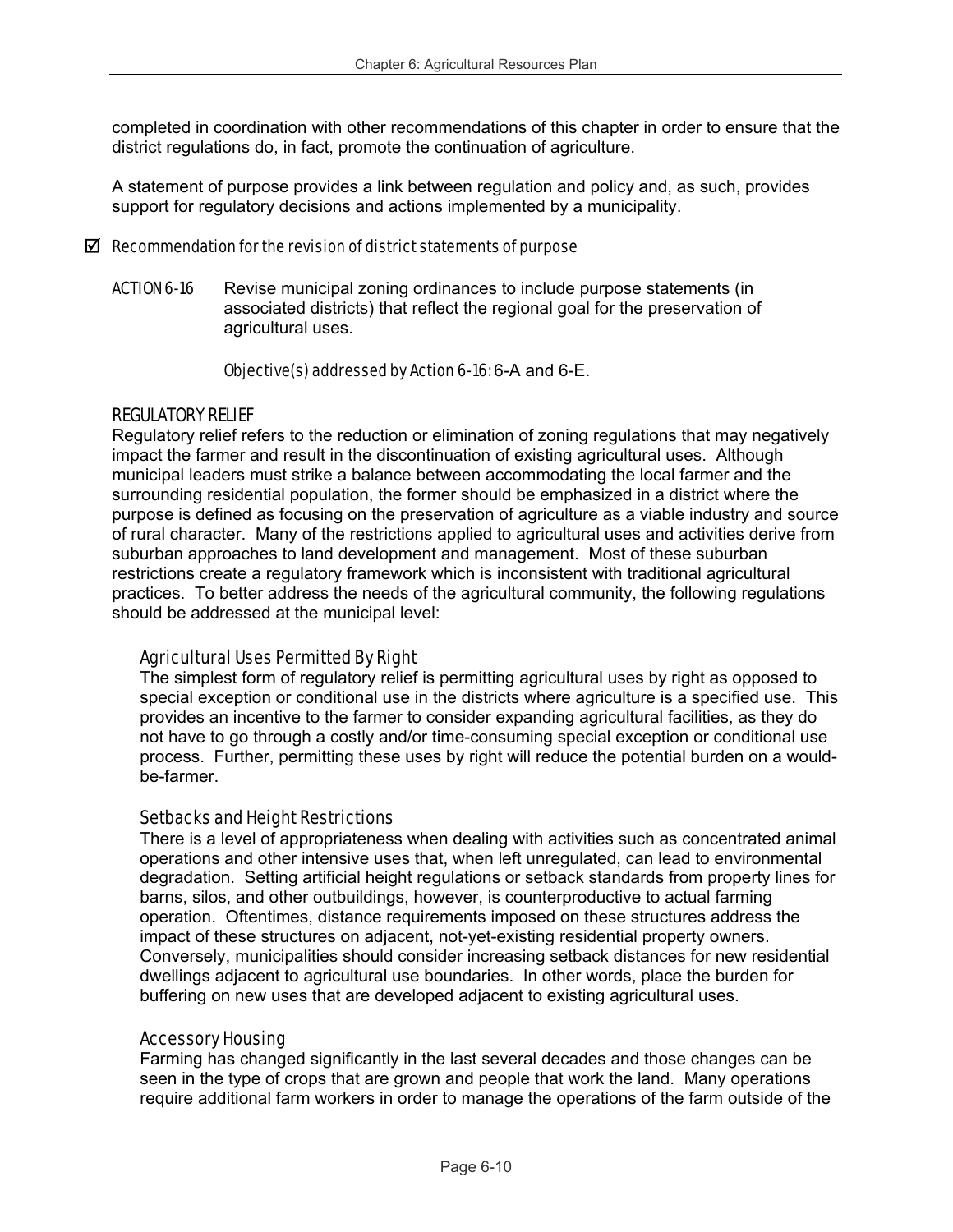Figure Preservation Regulations in the Municipalities of the Region – Local Agricultural Preservation Regulations<sup>3</sup><br>Agricultural Preservation Regulations in the Municipalities of the Region – Local Agricultural Preservati **Agricultural Preservation Regulations in the Municipalities of the Region – Local Agricultural Preservation Regulations3 Figure 6-1** 

| Warwick – Kesidential Agriculture<br><b>Wallace</b><br>South Coventry - Agricultural Preservation<br>East Nantmeal -<br>East Coventry - Farm Residential<br>Noth Coventry – Rural Conservation<br>East Vincent – Agricritural Preservation<br>East Pikeland - Agricultural Preservation<br>I<br><b>Lownship/District Name</b><br><b>TIexible Rural Residentia</b><br>Agricultural Preservation |                          |
|------------------------------------------------------------------------------------------------------------------------------------------------------------------------------------------------------------------------------------------------------------------------------------------------------------------------------------------------------------------------------------------------|--------------------------|
| Comprehensive Definition of Agriculture                                                                                                                                                                                                                                                                                                                                                        |                          |
| of Agricultural use (farm)<br><b>Purpose Statement Promotes Preservation</b>                                                                                                                                                                                                                                                                                                                   | POLICY                   |
| <b>Agricultural Resources</b><br>Purpose Promotes Preservation of                                                                                                                                                                                                                                                                                                                              |                          |
| Agricultural Uses Permitted by Right                                                                                                                                                                                                                                                                                                                                                           |                          |
| Exemption.<br>Limited Regulatory Relief including Height                                                                                                                                                                                                                                                                                                                                       | REGULATORY               |
| <b>Farm Workers</b><br>Permits Accessory/Employee Housing for                                                                                                                                                                                                                                                                                                                                  |                          |
| etc.<br>Secondary Farm Business: Farm Markets,                                                                                                                                                                                                                                                                                                                                                 | RELIEF                   |
| Agricultural Uses in Open Space<br>Cluster/Open Space Option Permits                                                                                                                                                                                                                                                                                                                           |                          |
| Development Option<br>Transferable Development Rights                                                                                                                                                                                                                                                                                                                                          | <b><i>TECHNIQUES</i></b> |
| Agricultural Development Option                                                                                                                                                                                                                                                                                                                                                                |                          |

 $^{3}$  Figure 6-1 was completed in June 2005, and updated in June 2006.  $\degree$  Tigure 6-1 was completed in June 2006, and updated in June 2006. Green = Yes = Yes Red = No Vellow = Yes, with limitations (needs improvement to further promote agricultural resource protection) Red = No Yellow = Yes, with limitations (needs improvement to further promote agricultural resource protection)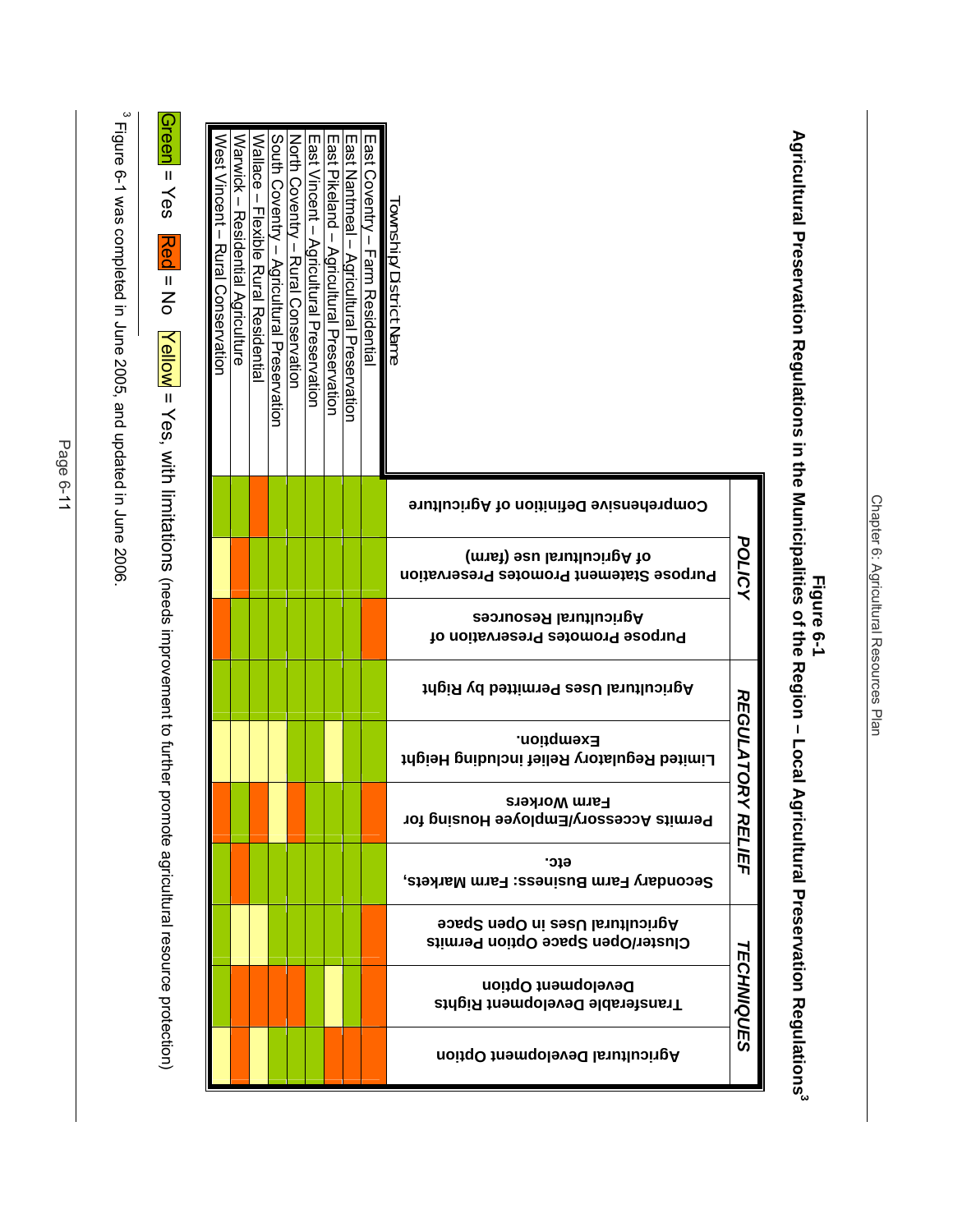primary farm family. Restrictions that do not allow for additional dwellings for farm employees restrict the viability of such farms unless they become very large operations. Providing the opportunity for accessory farm housing legitimizes these activities and provides a transportation benefit for the community in that it reduces commuter traffic on local roadways. These housing opportunities can come in the form of the expansion of existing facilities, the conversion of existing facilities, the development of new housing facilities, and the allowance of temporary living facilities such as mobile homes.

A shift in the regulatory framework of local zoning regulations can create a more cooperative environment between local municipalities and their farming communities. The Northern Federation should actively pursue these regulatory changes through local municipal zoning.

## $\boxtimes$  Recommendation for the implementation of regulatory relief in a zoning district

**ACTION 6-17** Amend municipal subdivision and land development ordinances to require that a subdivision note be included on all deeds for properties that are located adjacent to or within a specified distance from the boundary of agricultural uses that identifies general impact of practices that take place on an agricultural property.

## Sample Subdivision Note:

The primary purpose of this district is to accommodate commercial agricultural production. Owners, residents, and other property users in this district shall be subject to common characteristics of agricultural activities which are sometimes regarded as objectionable. Owners, residents, and other property users should regard these activities as normal, ordinary, routine, and as unavoidable characteristics of an agricultural area and are furthermore assumed to have accepted these characteristics by willingly choosing to reside in this district.

The actions that follow are in sequential order:

- **ACTION 6-18** Meet with local farmers to identify regulations that should be revised in order to reduce the burden on the agricultural community and promote the preservation of agricultural uses.
- **ACTION 6-19** Amend municipal zoning ordinances in order to implement regulatory relief for local farmers by addressing those regulations that were identified through the completion of Action 6-18 above.

Objective(s) addressed by Actions 6-17 thru 6-19: 6-A, 6-E, and 6-H.

## SECONDARY FARM BUSINESSES

Many farmers are employed in other occupations besides farming as a way to supplement (or in many cases provide) the primary income of the family. Providing farmers with the regulatory flexibility to establish secondary farm businesses on site allows many farmers to continue to engage in activities that provide supplemental support to the farm community, while also improving the family's economic situation. This can take the form of an agricultural-related use such as a tractor repair facility or saddlery to supplemental farm uses that can range from a beauty shop to a woodworking shop. Such uses should be consistent with regulations for noise, glare, and other performance standards, but typically do not rise to the level of impact that is intended to be regulated through these standards.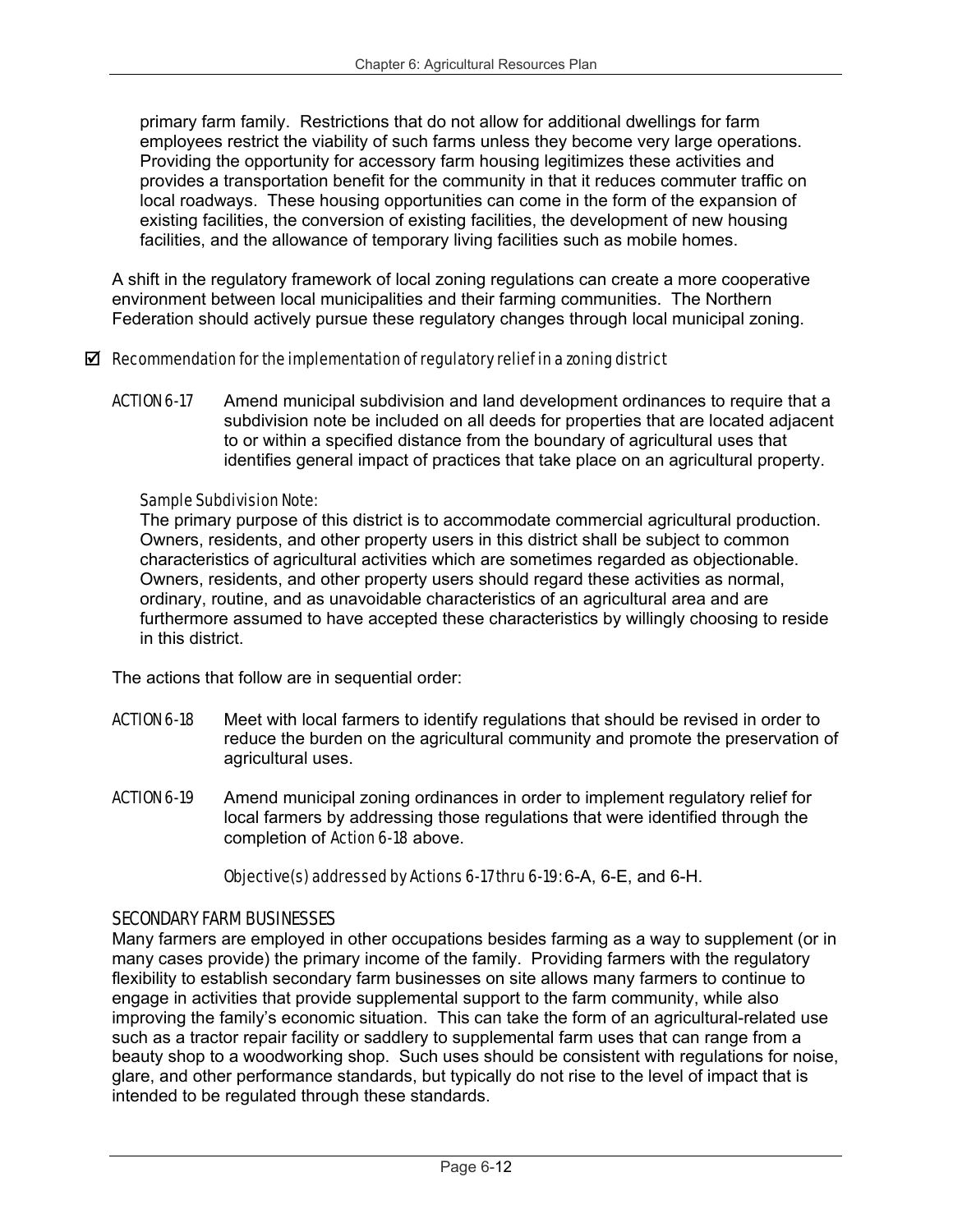These agricultural related facilities can serve to protect and preserve agricultural uses and should be permitted as by right uses on farm properties in order to eliminate the need for a costly and/or time-consuming special exception or conditional use process.

### $\boxtimes$  Recommendation for permitting Secondary Farm Businesses on agricultural properties.

ACTION 6-20 Amend municipal zoning ordinances to permit secondary farm businesses uses on agricultural properties as by right uses.

Objective(s) addressed by Action 6-20: 6-A and 6-E.

## CONSERVATION DEVELOPMENT OPTION

Conservation development, also known as cluster or open space development, provides a means of both preserving open space and allowing development to be directed away from natural resources on the site. Permitting the preservation of agricultural resources in open space should be in coordination with the inclusion of strict design standards that are designed to limit conflicts between the existing agricultural use and new residential uses. Just as fences often make good neighbors, design standards can help to mitigate potential problems between homeowners and farmers. These design standards should include setbacks that provide adequate area for buffering and/or screening between uses.

See Chapter 2: Natural Resources Plan and ACTIONS 2-15 and 2-16

## TRANSFER OF DEVELOPMENT RIGHTS (TDR)

See Chapter 2: Natural Resources Plan and ACTION 2-18

## AGRICULTURAL or LIMITED DEVELOPMENT OPTION

An agricultural development option promotes the continuation of agricultural uses by providing a limited development option for consideration by farmers and/or landowners. While the focus of this option is the retention of farmland, it does provide limited development potential. Along with a lower density, this option should provide design standards that benefit the farmer and put the burden for setbacks and appropriate distances on the secondary use: residential development.

For the most part, what separates the limited development option from effective agricultural zoning is the fact that the agricultural development option is commonly one of several in a district that often includes conservation development as well as conventional development. Although this option does provide the farmer an alternative to conservation and conventional development, the decreased density associated with the limited development option may provide a disincentive.

#### EFFECTIVE AGRICULTURAL ZONING

One of the most effective ways to preserve farmland in the Region is through a zoning tool called "Effective Agricultural Zoning". Regulations implemented through these districts include design standards that support the continuation of agricultural operations. The focus for these districts is to promote agricultural uses. There is limited development allowed for other uses within this zone as to avoid conflict with agricultural practices.

Effective Agricultural Zoning is a land management tool that municipalities can use to encourage the preservation of farmland, discourage their conversion into non-agricultural uses,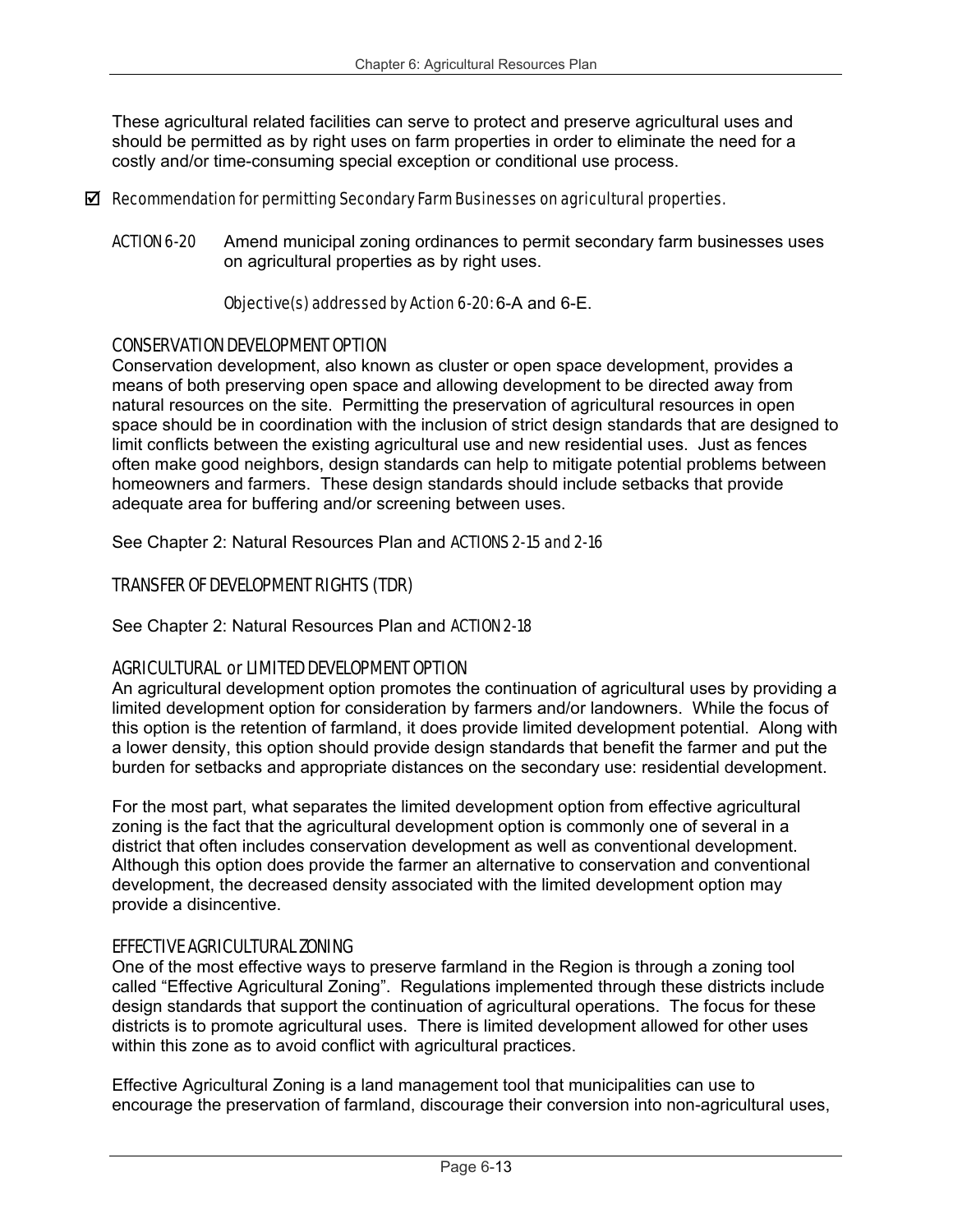and discourage the establishment of land uses that are incompatible with agricultural uses. This development option favors the continuance of agricultural production by posing strict controls that limit the amount of residential development that can be developed on agricultural areas while placing fewer or less stringent controls or restrictions on the farmer. It is important to limit, not restrict, development, as subdivision is often a farmer's way of supplementing their income in an unproductive season.

This development option is established through the zoning ordinance by implementing a separate agricultural preservation district that focuses regulations to accommodate continued agricultural production. This is accomplished by substantially reducing the density of residential uses to as low as one unit per 10, 20, or even 25 acres. (Figure 6-2 illustrates an effective agricultural zoning district where two farms have been developed at a density of 1 dwelling unit per 10 acres) The minimum lot size usually remains at one acre, to accommodate on-lot water and sewer, and reduce impact of the residential uses on the adjacent agricultural use. In some cases, municipalities will implement a maximum lot size (ie. two acres) to reduce the impact of residential uses on the agricultural operation and prime agricultural soils. In addition, resource protection provisions that limit development of prime agricultural soils must be implemented.

While reducing the development potential of the farmland, this tool also reduces restrictions on the farmer in reference to agricultural operations. In fact, the burden to avoid border conflicts between residential uses and agricultural operations is placed on the property owners of the residential use. Again, the focus of this tool is to preserve and protect the land and interests of the local farmer and keep agricultural operations viable.



**Figure 6-2 Effective Agricultural Zoning (density = 1 unit per 10 acres)** 

As with any other planning tools there are issues that have to be addressed before implementing this tool. The area in question must currently be in agricultural production and consist primarily of prime agricultural soils in order to justify the low-density residential development density. These issues were taken into consideration when the Potential Agricultural Zones were identified on Map 6-1. Further, agricultural parcels that are adjacent to existing higher density uses were not included in recognition of the fact that agricultural zoning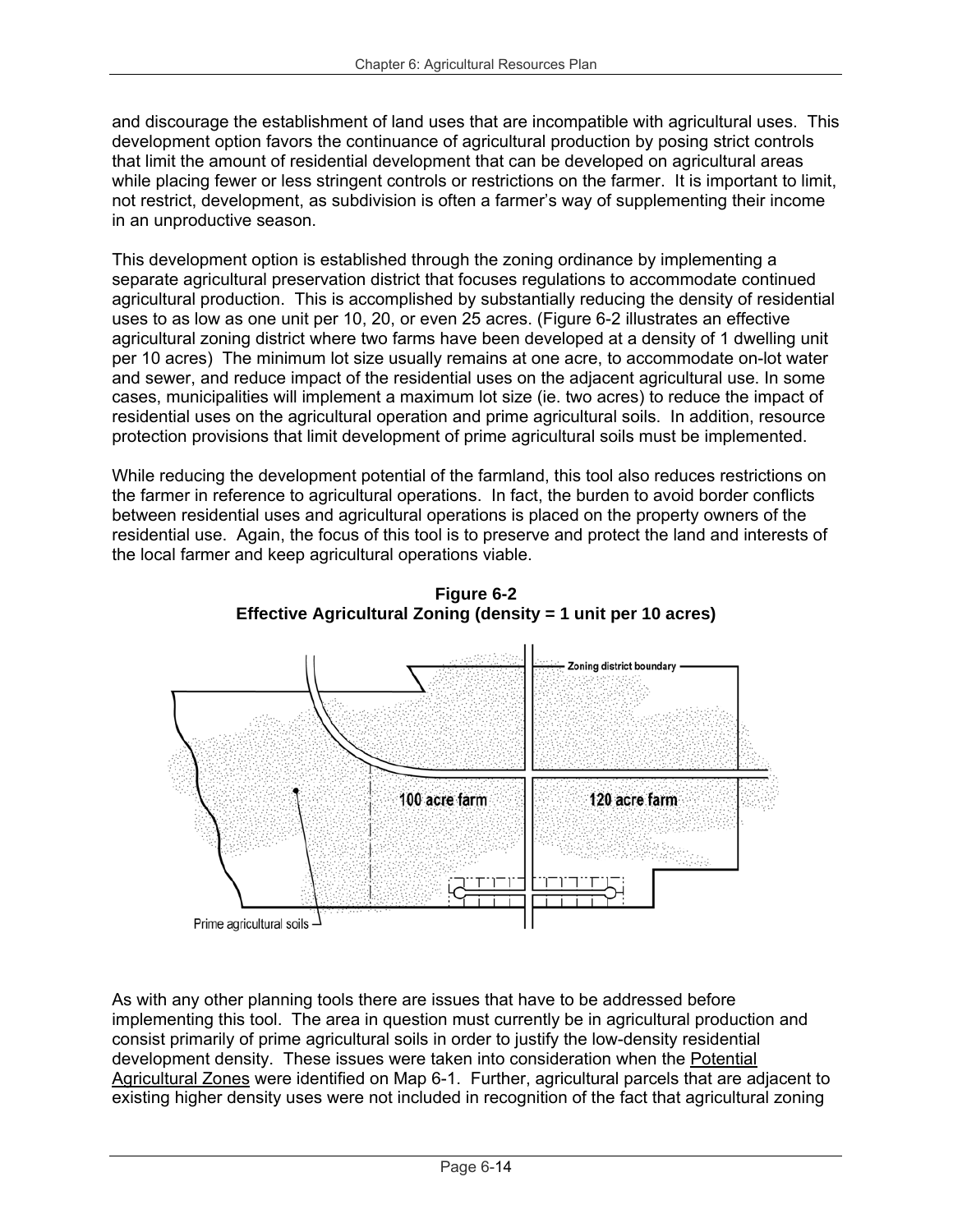may be impractical in areas where higher density (greater than 1 dwelling unit per  $\frac{1}{2}$  acre) are adjacent to agricultural uses.

## Support of the Local Farmer

It is imperative to have the support of the local farmers and large landowners as this planning tool, while promoting the preservation of agricultural uses, does limit the potential for residential development. Their input should be requested and compiled before considering the establishment of an effective agricultural zoning district or, more importantly, before dismissing this widely used preservation tool altogether.

## Minimum Requirements for Effective Agricultural Zoning:

- 1. Areas of farmland for which the property owners intend to keep in active/productive agriculture.
- 2. Interest from the property owners/farmers to use this tool.
- 3. Establish a dedicated zoning district.
- 4. Suggested 10, 20, or 25-acre density (1 dwelling unit per 10/20/25 acres).
- 5. Minimum lot size of 1 acre (free of prime agricultural soils).
- 6. Maximum lot size of 2 acres to promote use of land for agricultural production.
- 7. Compatibility of adjacent land uses.

## $\boxtimes$  Recommendation for the Consideration of Effective Agricultural Zoning in the Region.

The actions that follow are in sequential order:

- ACTION 6-21 Review, on a regional basis, supplied mapping to determine if an agricultural zoning district(s) can be established based on adjacent land use and the location and use of identified agricultural parcels (see Map 6-1)
- ACTION 6-22 Representatives of the Northern Federation and/or municipalities where potential districts have been identified, should meet with associated farmers/large landowners to review effective agricultural zoning and determine if they support the change in designation.
- **ACTION 6-23** Develop and adopt amendments to their individual zoning ordinances and maps to establish agricultural districts that require effective agricultural zoning.

Objective(s) addressed by Actions 6-21 thru 6-23 : 6-A, 6-B, and 6-C.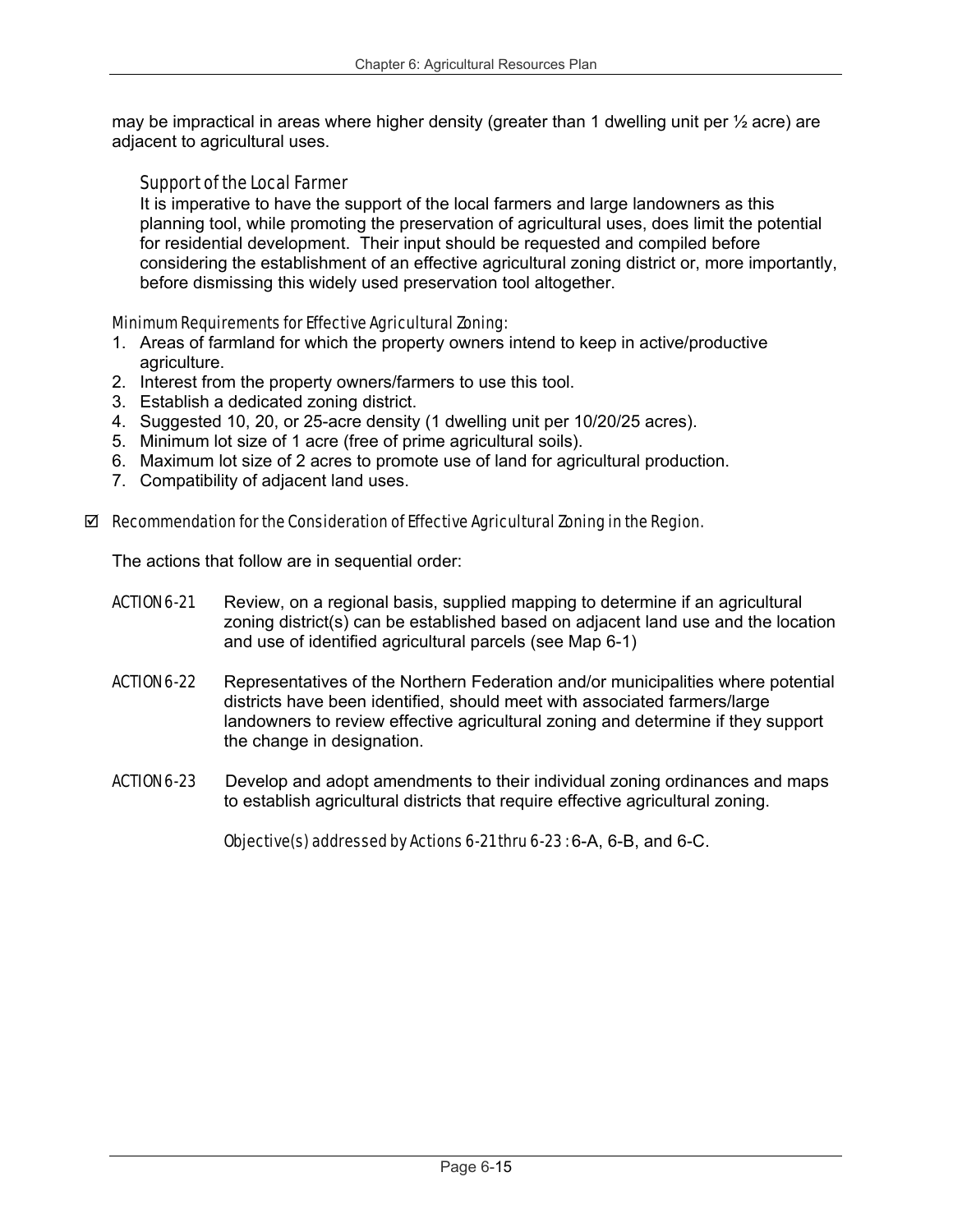## LANDOWNER ASSISTANCE PROGRAMS

There are many agricultural preservation programs available for landowners and farmers (see list below). While municipalities may not have a specific role in these programs, they offer important opportunities for landowners and farmers.

## $\boxtimes$  Recommendation for landowners assistance programs:

- **ACTION 6-24** Support farmers and landowners however possible with the following programs (not intended as a complete list) as municipalities do not have a direct role in these programs. Several ways include educating via township newsletters, information links on the municipal websites, or holding workshops or seminars on related agricultural issues and programs. A complete description of each of the following programs is included in Chapter 11: Agricultural Resources Inventory.
	- Private Landowner Assistance Program Pennsylvania Department of Conservation and Natural Resources (DCNR).
	- Nutrient Management Plan Implementation Program State Conservation Commission.
	- Agricultural Management Assistance Program United States Department of Agriculture's (USDA) Natural Resources Conservation Service (NRCS)
	- Conservation Security Program USDA.
	- Stream Bank Fencing Programs such as: Conservation Reserve Enhancement Program (CREP) - USDA; Conservation Reserve Program (CRP) - USDA; and Wildlife Habitat Incentive Program (WHIP) - USDA, NCRS.
	- Environmental Quality Incentives Program (EQIP) NRCS.
	- Wetland Reserve Program NRCS.
	- **Emergency Conservation Program (ECP) NRCS.**
	- Growing Greener Environmental Stewardship and Watershed Protection Act County Conservation District (CCCD).
	- Grassland Reserve Program NRCS.

Objective(s) addressed by Action 6- 24: 6-A and 6-G.

## **CONCLUSION**

The Northern Federation has identified agriculture as an important element in the character of the Region as well as a viable land use. Farmers have been identified as integral members of the community and agriculture as a resource in need of preservation. The municipalities in the Northern Federation and the local farmers have taken steps to preserve this resource through the utilization available preservation programs and regulation through local ordinances. This chapter includes recommendations that represent the next step in the preservation of agriculture in the Region.

The Coordination Plan includes a prioritization of these recommendations and a plan for the coordination of these efforts on a regional basis.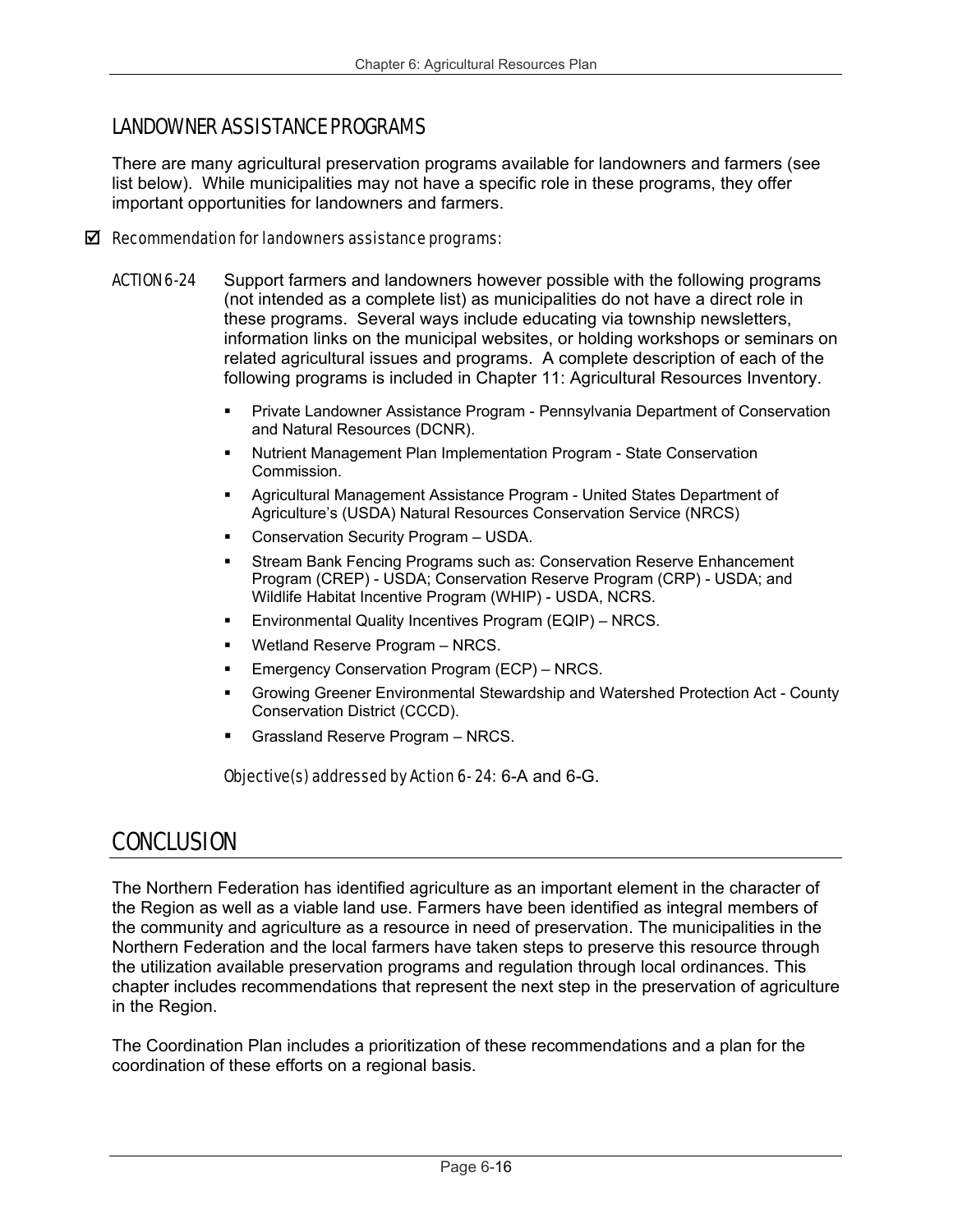## Figure Sources:

- 6-1 Municipal Zoning Ordinances, various dates.
- 6-2 Chester County Planning Commission, 2005.

## Photograph Sources:

6-1 Chester County Planning Commission. Year unknown.